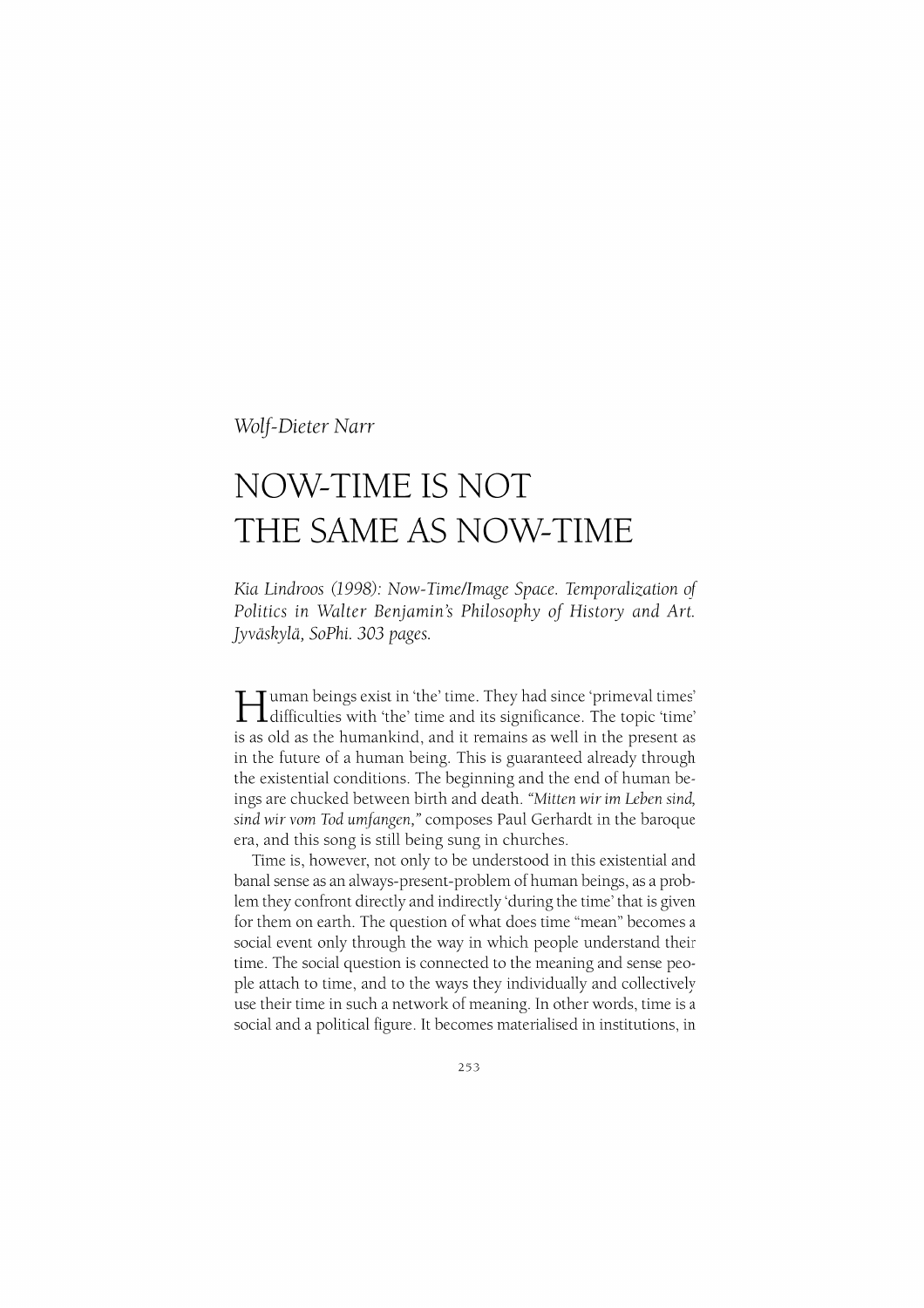#### BooK REviEws

production circumstances and in this way it becomes 'objective'. Individual time exists always in the midst of the time concept and in the midst of general organisation of time of a society and 'its' time.

For this reason, different epochs of the history of mankind are distinguished according to their concept of time, according to the meaning given to it, and correspondingly, how the epochs dealt with time socio-politically Yet, already the concept of history, if it is expressed in such a distinction, shows a specifically 'modern' understanding of time. The specificity of the modern age goes even deeper. Modernity is almost emphatically fixed in time. Past and present times are directed forward. Progress becomes the faith in time, as "the process of civilisation". This progress is arranged in every possible way It is especially expressed through the modern form of politics, the national state; through the modern form of the profit-oriented economics and competition disciplined growth; and through the modern form of culture, of orientation towards this progress. Because of this fixation upon time of its corresponding, but not to each other reducible forms of production and socialisation, the modernity itself starts gasping. The future oriented time does not only replace the space orientation aligned to tradition and stability This time, propelled by innovation and growth-orientated competition, eats even its own children. It speeds up and the institutions and the habitus that it created are its drive, motivated by the insatiable "greed for possessing and dominating" (Kant). In the economic jargon this is called "productive destruction" (Joseph A. Schumpeter). There is a double effect due to the expanding acceleration, which from the beginning aimed economically but also politically and culturally at the globalisation, and we face at present one of its strong growth struggles. On the one hand, the always-precarious balance of the modern production forms falls into an unambiguously crooked situation. Economics, dynamically penetrating everything, hastens away from the politics that rather slows down and is statically oriented. This orientation fractures individually, it turns to the actuality or it is, as a counter-move, in the danger to succumb to all sorts of centrism of the "identity politics". On the other hand, the speed that overtakes itself produces a new contemporaneity of the non-contemporaneity, of which social costs and normal disasters are nearly impossible to estimate or to master organisationally and responsibly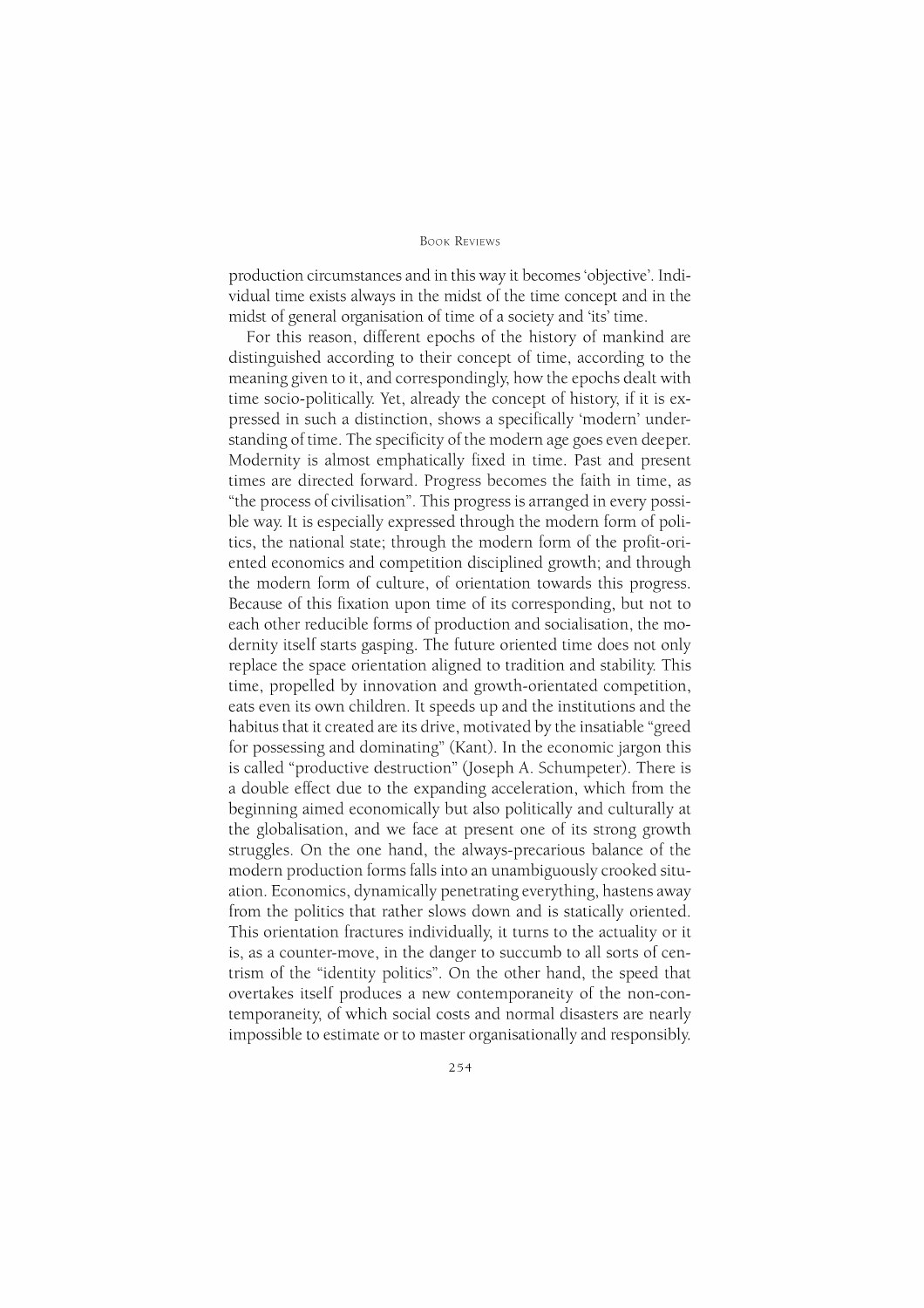That is, considered from today's perspective, from the year 2000, roughly the general 'time background' which gives Kia Lindroos' work on Walter Benjamin and his particular 'concept' of time its relief and its significance that reaches deeply into the 21st century - at least according to the way in which Kia Lindroos reads Benjamin. She shows in her original interpretation, that Walter Benjamin's work was not only concerned with the time that Benjamin interpreted against the dominating stroke of the modern age. He was not only concerned with the allegedly linear progress, with the breaking-off of its costs, which show its enormous darkrooms. 'That everything just goes on, that is the catastrophe." Walter Benjamin's notion of time can be seen in the *kairos,* the right moment, the interruption of continuity in a dense present time. Now-Time constitutes the opposite of the abstractly indifferent timegod *Chronos.* And when the 'kairological' view roams into the past, it discovers it in a new way: the losers of the history gain a leading and obliged presence. (That is one of many aspects that Richard Wolin's interpretation can absolutely not see. Benjamin has a different and far sharper insight into constellations of danger; cf. Wolin, 2000).

Kia Lindroos begins with the hypothesis that Benjamin's work might be best comprehensible if it is understood as a permanent attempt to conceive history and time adequately, that is, in a qualitatively different way than progress. And - Benjamin-appropriate she understands his concepts of history and time as being eminently political. His maxims are called interruption, standing still, breaking through, awaking or acting. Benjamin's whole dictionary is 'programmed' in this way, for example in concepts from the moment to the aura, the state of emergency, the authenticity, the break, the dialectic image, the experience, the awakening, the presence of mind, the now-time, the catastrophe, the immediacy and the suppressed. 60 years after his death, in time that was transferred by many non-Benjaminian fractures, is more than ever progress oriented. Hence, it is already for the sake of Benjamin's political intentions and ideas worth to remember and to save Benjamin's *'Zeit-Geist'* in immanent criticism. (60 years ago, at the 27th September 1940, Walter Benjamin, born 1892, committed suicide at the flight from Nazi bloodhounds and their collaborators).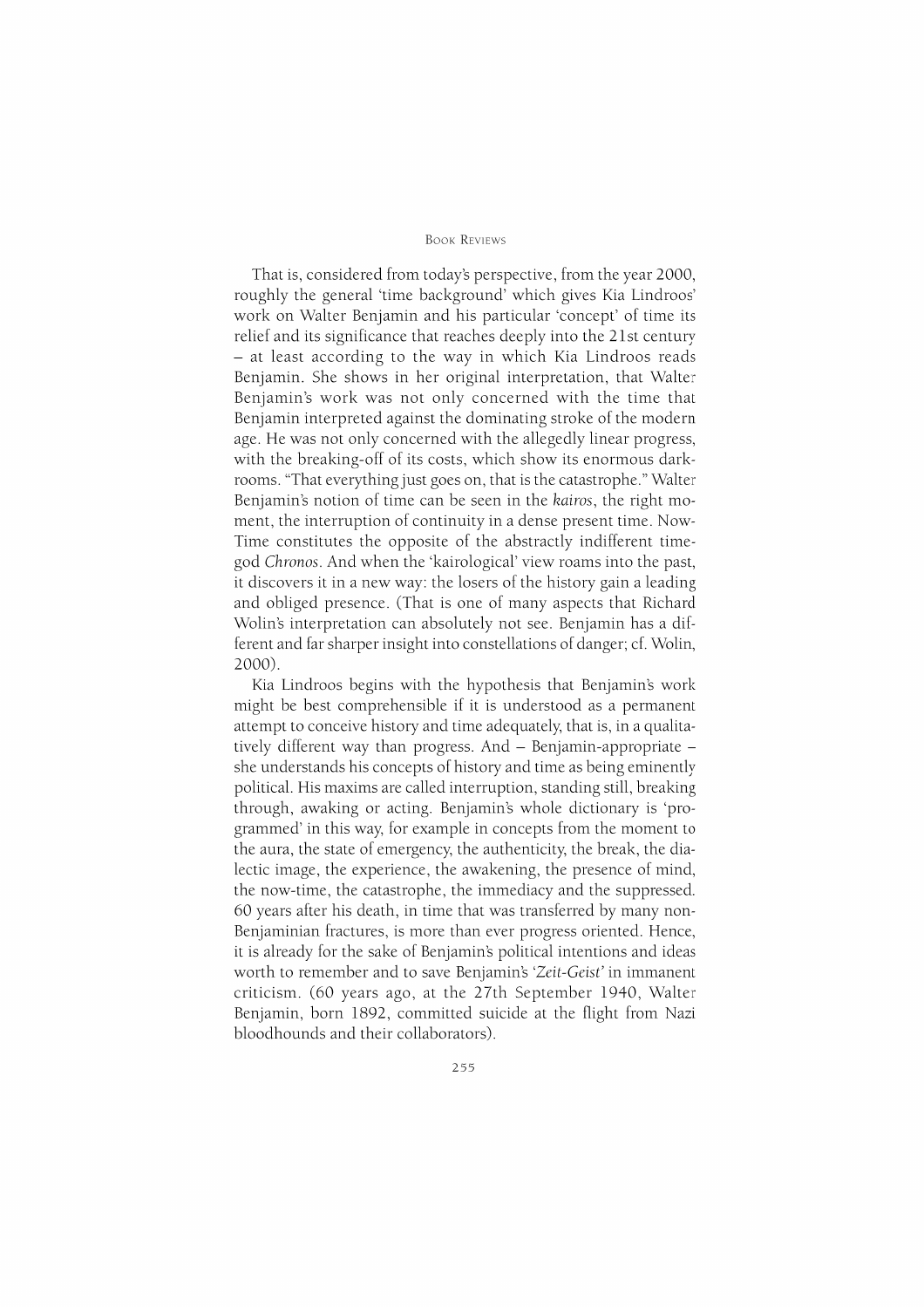That is exactly the way in which Kia Lindroos proceeds in the three main parts of her work dedicated to Benjamin and Benjamin's *kairos,* followed by a summarising and cautiously outlining final part. She presents first Benjamin's Historico-philosophical theses, the quintessence of Benjamin's world experience as a time experience- if it is at all possible to construct them in this way. Namely, Benjamin never wanted a "synthesis". After this part, Benjamin's presumably most well-known essay, *"Das Kunstwerk im Zeitalter seiner technischen Reproduzierbarkeit",* becomes the core of Kia Lindroos' discussion. In the final part, she turns to Benjamin's *Zeit-Bilder,* his *Bild-Riiume* and *Raum-Bilder,* to the characteristics of his dialectical image, in which she proceeds with mimetic strength of language. Benjamin's concepts and insights are then demonstrated with the example of the text-writer and filmmaker Chris Marker, with his image-/film-/ textwork *La ]etee,* shedding light upon Benjamin, Marker and all readers in a well educated manner rich of imagination.

The art of interpretation is always difficult. It is never understandable without clarification. Its devices and perspectives should be made sincerely transparent. Otherwise the interpreter's 'own spirit' takes over far too immediately and the reader is not able to recognise which is the interpreted and which is the original work. These general and minimal requirements of any work of the other person matters particularly for Walter Benjamin's torso-rich writings. ( Cf. some important remarks made lately in George Steiner 2000. Steiner calls Benjamin "a genius of incompletion"). Being anything else than a "system" thinker, anything else than the one attempting to identify complex states of facts and social conditions within one concept, Benjamin's investigating back-and-forth-thinking style is distinguished through the way in which he sees - almost simultaneously and notifying the relations between - many dimensions of what "is the case", "was the case". Yet, he does not 'clearly' distinguish these dimensions from the theological-messianic up to the materialistic side of the phenomena (and vice versa).

Reality and times become 'fluid'. All his texts (and everything becomes potentially text), receive a socio-genetic depth room, and they become temporally multidimensional. Then, Here and Now and in the possible *kairos* of the future as future's presence and future's past. Subject and object loose their unambiguous definitions. Their one-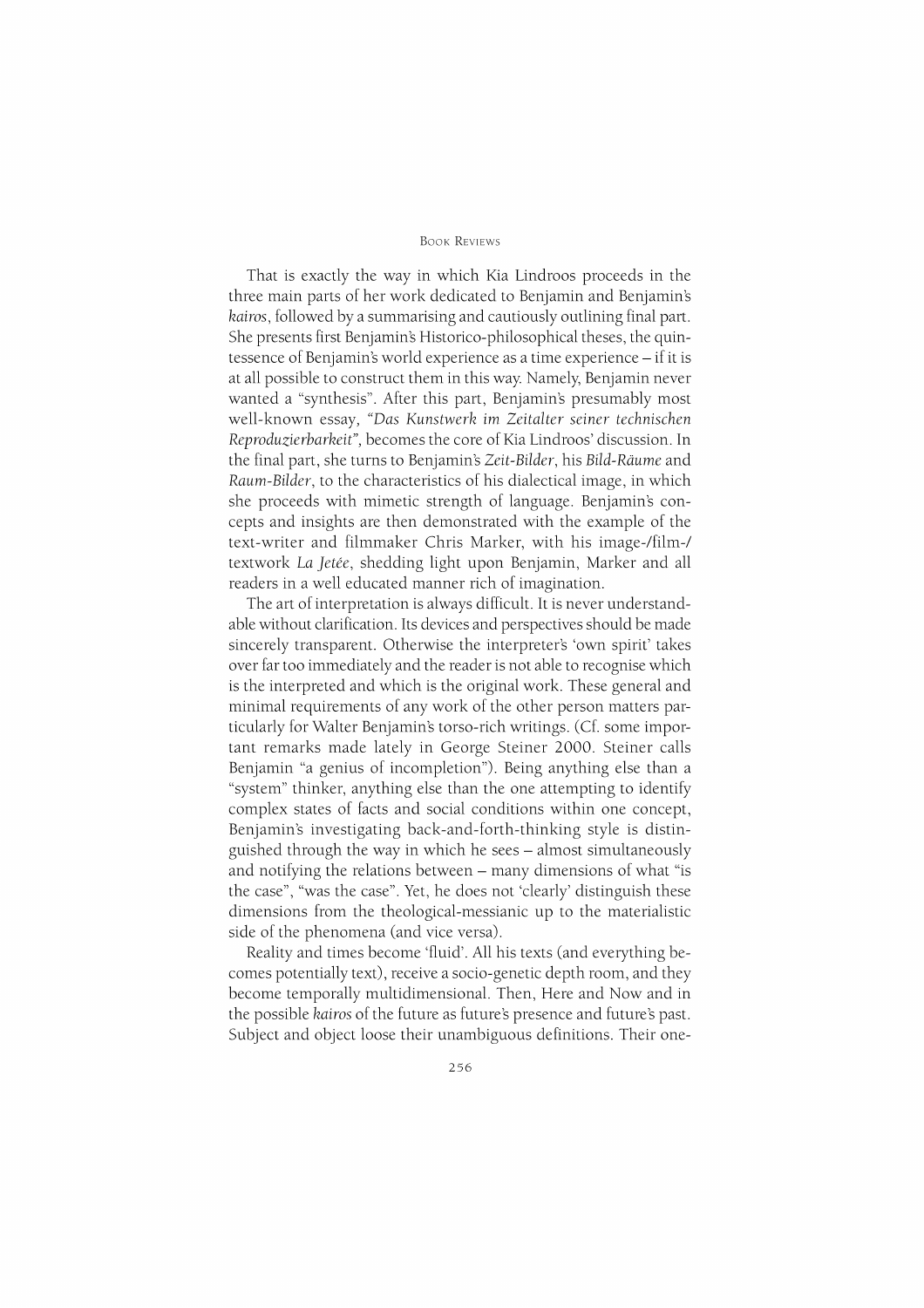#### BOOK REVIEWS

sidedly subject-oriented relation of domination is broken up. In this way all the life, the life of the identifying method, which usually calls itself scientific and serves the linear god *Chronos,* diminishes and moves away. Now, all is thoroughly ambivalent, and all what is thoroughly ambivalent in social reality, comes forth.

*Die Wahrheit, vergegenwartigt im Reigen der dargestellten Ideen, entgeht wie immer gearteter Projektion in den Erkenntnisbereich. Erkenntnis ist ein Haben (. .. ). Ihm bleibt der Besitzcharacter. Dies em Besitztum ist Darstellung sekundar. Es existiert nicht als ein Sich-Darstellendes. Gerade aber dies gilt von der Wahrheit.* (Benjamin 1925, in Kia Lindroos p. 64).

"Benjamin\$ Image-space *(Bildraum)* does not offer an answer to this complex question of text and images. Yet, it does offer a perspective on a broader reflection of images, as the distinctive limits between signified, signifier and aesthetic object/subject seen to break down both in the intellectual reflection and action. Where the concept of the dialectical image remains on a theoretical level, and also on the level of the surface/ configuration in approaching epistemological questions in deciphering of the present, the function of the image-space introduces the perspective of conceptualising the subjectivity and perception. The interplay between subject and object becomes a reflective relationship, in which the spatial and temporal borders between the aesthetic object and subject are neither visible nor simply distinguishable. ..." (Kia Lindroos p.205).

Due to the characteristics of his methodological non-method, which is also about to emancipate the readers as their own interpreters, Benjamin's texts are not easy to read. This methodological non-method explains, for instance, Benjamin's love for the presentation of details, for image, architecture and word quotations and for hardly explained montages. The difficulty remains in spite of their strictly anti-hermetic make and intention. The texts require from the readers less the "Anstrengung des Begriffs" (Hegel), than the strenuous art of the selfdiscovering, yet also modest, simultaneously listening art of reading.

Especially in this art Kia Lindroos' Benjamin book is convincing. She is able to consider the several aspects of Benjamin's time-concept in Benjamin's own expressions in detail. However, she also succeeds in this in other's remarks on Benjamin and in the already men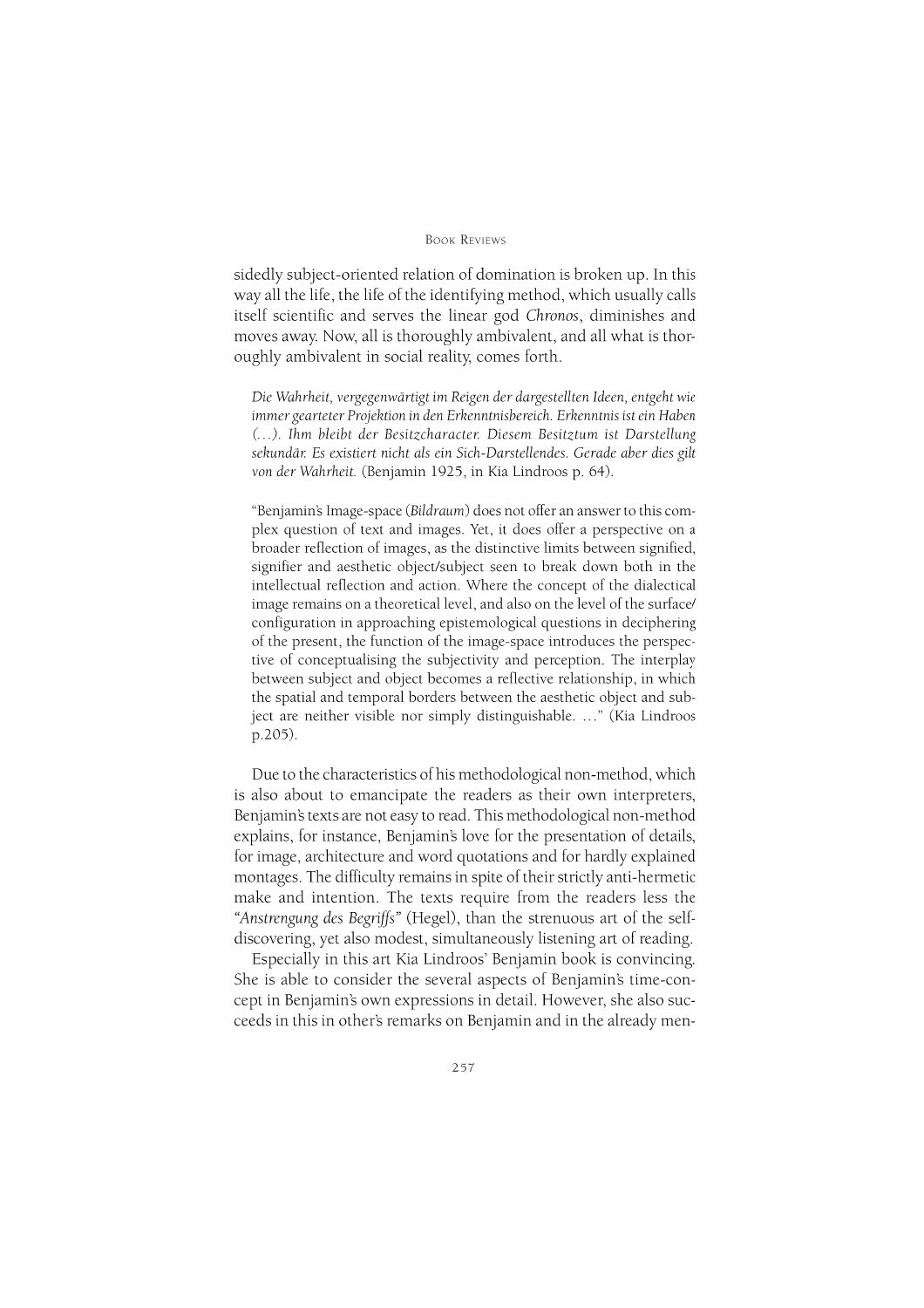tioned "practical application" to Chris Marker. She presents the time concept without reducing Benjamin in an "anti-Benjaminian" way into only one line or aspect, and also without any 'deep murmur' or the move into fashionable glitter of strained interpretations, which for their part lose their subject as well as their object from the sight within the pretentious gesture of reflection. In the best parts of her almost thrillingly written book Kia Lindroos succeeds in playing the role of a critic in a way that was familiar to Benjamin himself (cf. e.g. pp IS). She enters into Benjamin's texts without being too encumbered. She skilfully draws also from other texts of Benjamin texts as she convincingly interprets the Benjaminian oeuvre with its transformations, without compressing it in one form - such a procedure would in the case of Benjamin be misleading- but as persistent attempts, sometimes even confessions, to confront the dominating understanding of time. These are attempts to detect, to save and to actively remind the peoples of their own time that appears like a rupture in time and in their 'politics'. Kia Lindroos proceeds also immanently developing the themes and consequently, she presents simultaneously cautious and self-certain, stimulating interpretation of Benjamin's 'kairology' and through this, its meaning that she has both newly and re-discovered.

With Benjamin's help Kia Lindroos touches several topics and problems. She raises questions and continues them a step further independently and in her experimental closeness to Benjamin. On the track of Walter Benjamin and Kia Lindroos I only can present a few of these topics, by sharpening them politically Despite a few carping critical adiaphora, this context includes my only criticism to Lindroos' excellent illumination of Benjamin's work.

Kia Lindroos asks Benjamin here or there certainly correct and important questions. However, she does not further develop these questions to Benjamin and beyond Benjamin. She proceeds too cautiously, too much remaining in the approach. Above all the final part is characterised by this almost too outsized caution. And as a minor remark: the political science as a discipline with gigantic 'time lacks' gets off too lightly. Lindroos' small, but altogether certainly not inappropriate art to refuse the work of coming to a head can be demonstrated as the first problem that I would like to take up with Benjamin/ Lindroos, and see the problem of the *kairos* as almost the *ens politicum.*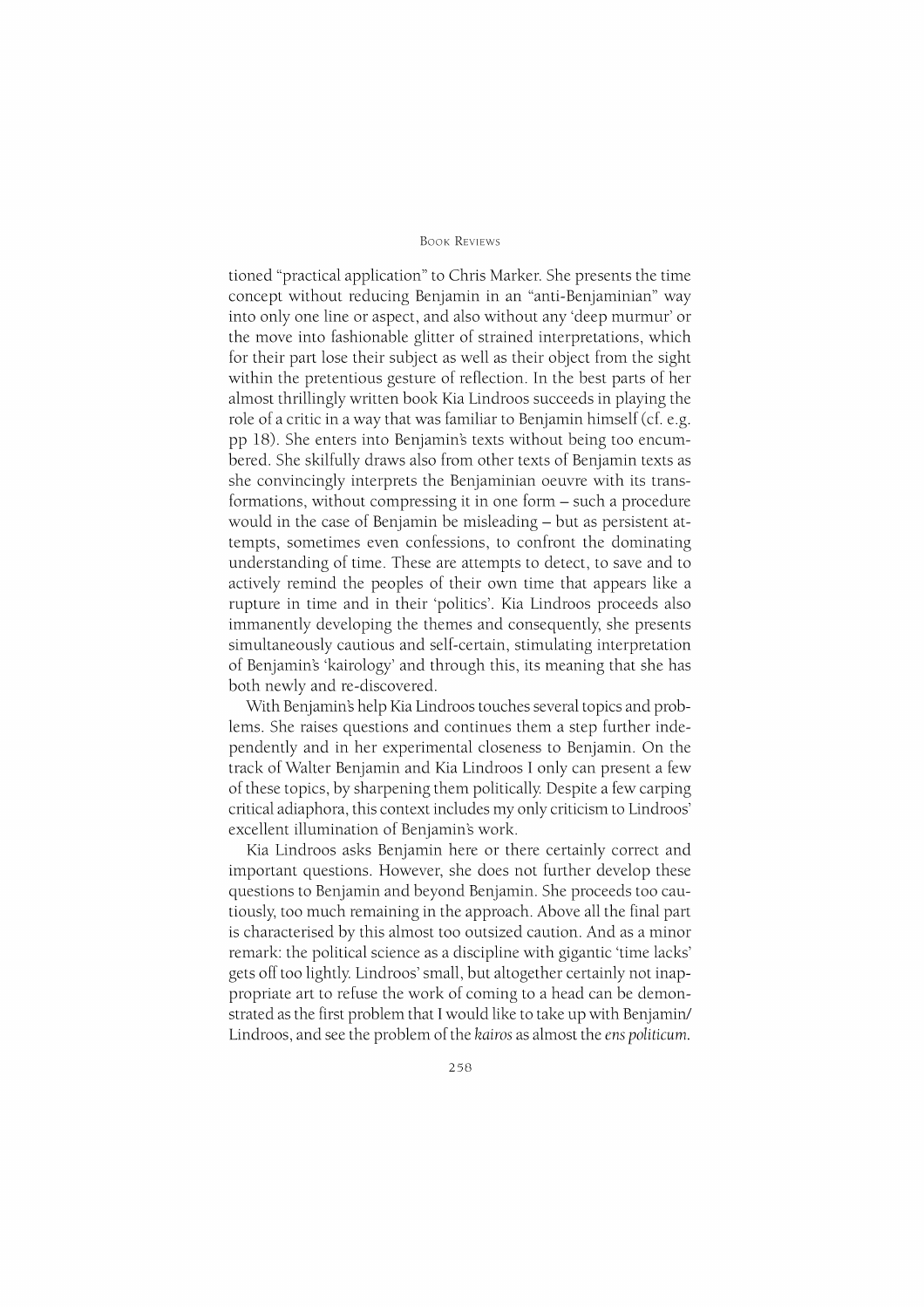"If the temporal question in Benjamin' s thought is discussed in historico-philosophical terms", formulates Kia Lindroos in introduction remarks of part III, ("Images as Passage to Time"), "the temporal limit-space does not, at first sight, go any further than this. Benjamin seems to be ignorant to the modern request to speculate on the coming time. He does not raise questions as *what* is the consequence of the emphasised moment of action? *How* is it possible to interrupt the linear course of events in concrete terms?- *Or-what* does the Nowtime have to offer in a broader context, if it is thought as a cornerstone of thinking in 'political categories'? The future, conceived of as an ordinary horizon of actions or spheres of expectations, is dimmed in Benjamin's work. The future exists only as a seed in the present, in the process of creation. The realisation of *Kairos* remains within the frames of the capability of the subject to turn the moments of recognition into action."

In other words, problems occur, if we pose questions following a discourse that is ext e rna 1 from the problem of temporality itself. There are no sufficient answers to such questions in Benjamin's work, since the remainder of the interpretation, and the decision as to *how*  we might act 'after' the recognition of the moment of the Now or the achievement of the sovereignty of action, is left up to the questioner him- or herself. This 'answer' leaves the subject with the idea of the radical freedom of action. "However", Kia Lindroos continues, after asking such in terms of the work and politics essential questions in two short paragraphs, "instead of pursuing this idea further, I turn back to Benjamin's own concepts and further question, how we might find the disruption and chaos a way out of linearity in terms of images" (p.l92).

But the *kairos* is a hard nut to crack. Isn't it, considering the virtually dominating capitalistic-etatistic chrono-logie, at best a *spem contra spem?* And how could the disruption with the time, the 'invasion' of another time, be organised? What would its political preparation be? And above all: How could it be of some reliable duration? If it should not only stop the logic of the modern *Chronos* for a moment, such as the Paris Commune and similar events? The political problem of the *kairos* is not only related to the difficulties Max Weber faced with the requirements of the *"Veralltaglichung des Charisma";*  the political (radical-) democratic problem rather lies in the ques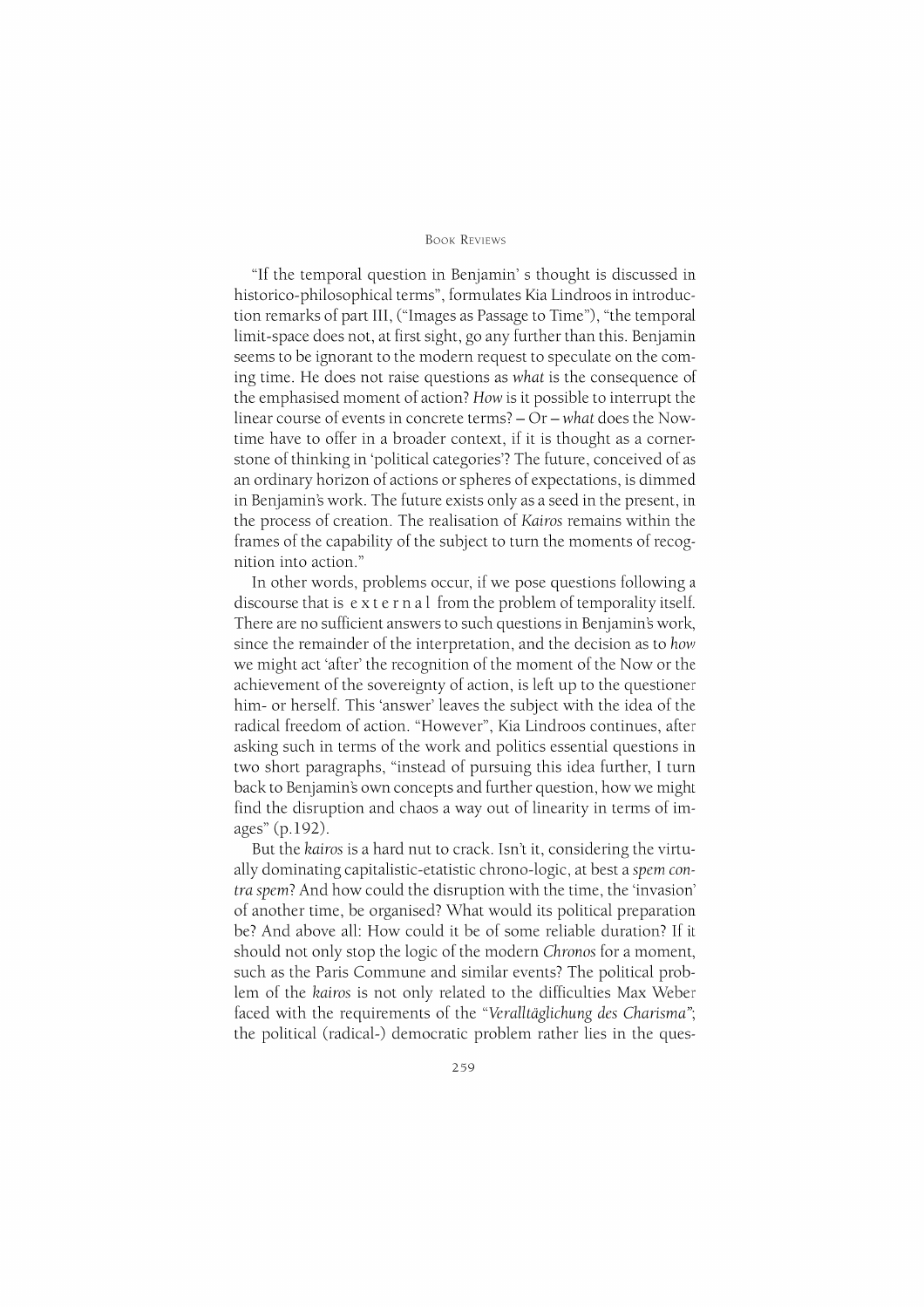tion how - beyond break, exception and other kairos-logic occurrences - some reliable, some accountable, some responsible duration formed by participation, by decisions, by actions could be possible. Here one finds, if one likes, Benjamin's failure. It lies in the ignorance of institutional-material considerations, and not in his untimely messianic anarchic thinking and aspiration. Richard Wolin, himself settling manifestly in the middle of the contemporary chronologie, obviously stumbled over the latter and laments with false pathos (Wolin 2000, p.4l f. with a wrong association of Weber's distinction between *'Gesinnungsethik'* and *'Verantwortungsethik'.* Well, if the eye is not "sunny", how could it see the "sun")?

Especially, if one does not (only) make fun of Benjamin's 'Copernican turn' -"Politics attains primacy over history"- (see again Wolin 2000, p.35), becomes important the question about his consequently manifold and multidimensional notion of politics that departs from the active subject. It is evident that with this concept of politics you can not have daydreams of the "delight of commonness". The Now-Time is filled by action and therefore almost radically opposed to the linear lack of perspective. Now-time is without horizon and future and because of this it includes the catastrophe and its recognition. There is (not surprisingly) an analogy to Hannah Arendt's concept of natality and the ability to begin new and *'Neuanfangenmussen'* of all politics. Nevertheless, the question raises again: how could such a  $$ likeable- anarchy be institutionalised? Benjamin is familiar with the problem of 'masses' - negatively (by the National Socialism) and positively (by proletarian masses). But he only 'resolves' it in political aesthetics- in spite of all non-progress oriented and qualitatively extended materialism.

For that reason, and not only rather incidentally as by Kia Lindroos, arises the question of the elective affinities *(Wahlverwandtschaften)*  between Benjamin's *kairos* and his state of emergency *(Ausnahmezustand)* and that of Carl Schmitt. This elective affinity is not dubious primarily, because anti-liberal Carl Schmitt used his powerful expressions to serve national socialists - "The Führer sets the law" (Schmitt after the Rohm coup); and not because he later presented in his Hobbes book (in 1938) anti-Semitic tirades- although both slips do not just represent peccadilloes as many of the contemporary recipients see it. Such an elective affinity, which could have been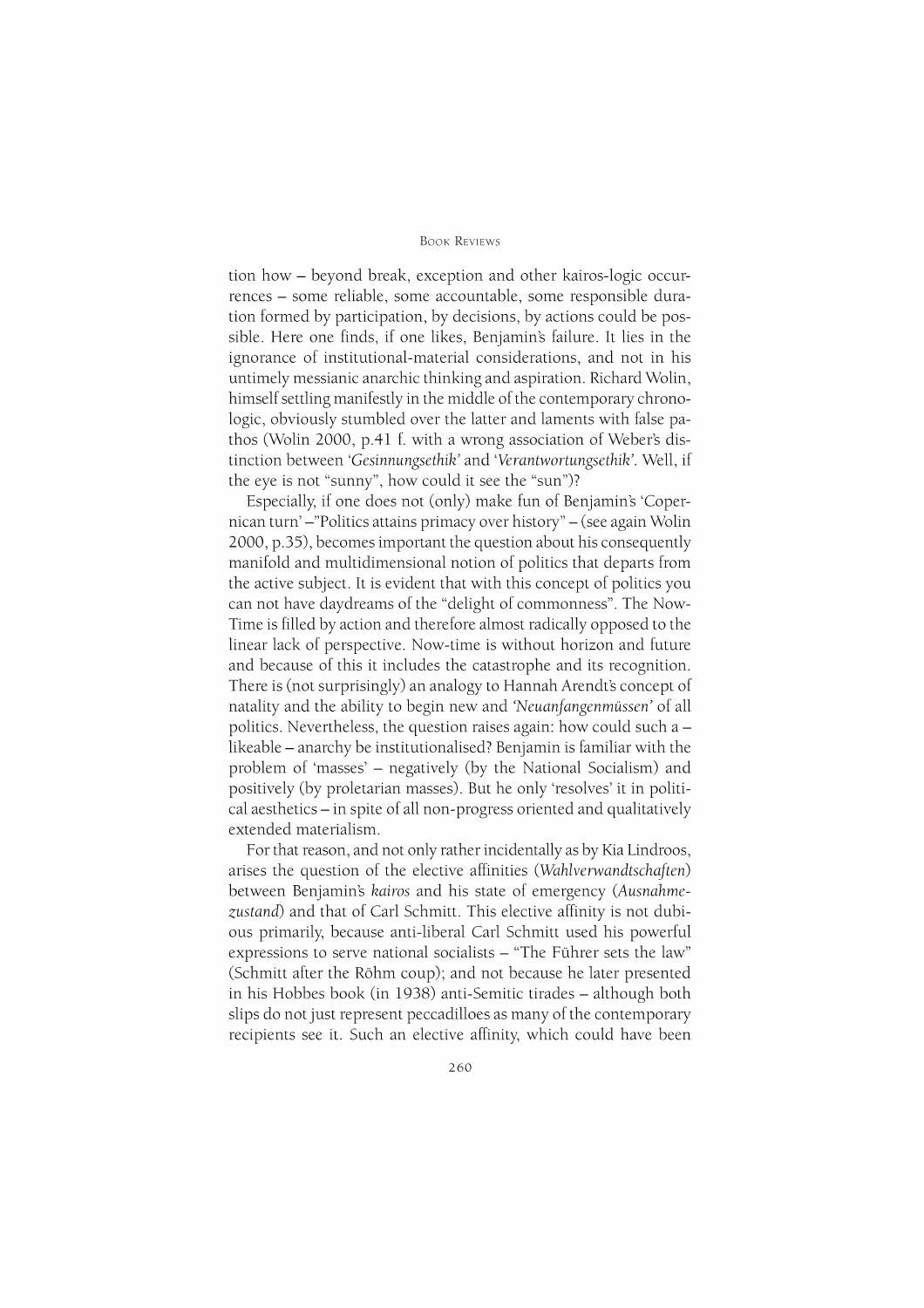#### **BOOK REVIEWS**

supported by their contemporanity, would be dubious, because Schmitt\$ friend-enemy "concept of the political" and his *"okkasioneller Dezisionismus"* (Karl Lowith excellently on Schmitt) would- at least partly - unhinge Walter Benjamin's own view of history, which is directed against the ("linear") victors and which speaks for the suppressed, for the *"Verdammten der Erde".* 

Here is not the place to enter into the Schmitt-Benjamin relationship (cf. the summarising and newly opening excellent essay of Horst Bredekamp 1999). Overmuch abridged, only a few words should be said: Benjamin was undoubtedly fascinated by the state of emergency - from the baroque book until his historico-philosophical theses. And therefore he was in the same way fascinated by the disruption of the wretched routine, by independence, by decision and action. From the absence all these issues in National Socialism he suffered with more than one good reason. Simultaneously it is true, that in Benjamin the relation between the state of emergency and 'normality' remains unclear. However, Benjamin undoubtedly did not share Schmitt's concept of politics and he opposed the Schmittian state of emergency that is useful for domination and the 'occasional decisionism' free of criteria.

Stronger than the problem of the Schmitt-Benjamin *'Wahlverwandtschaft',* recurs Benjamin's conceptions (to my opinion, in Schmitt's the qualitatively different conception as well) of the aestheticisation of politics in opposite to the politicisation of aesthetics. Kia Lindroos discusses their contrasts and their proximity and distance, above all in second main part of her book, in which the *'Kunstwerk'* essay is in the centre of interest. The differences between both kinds of politics become clearly visible, if one takes Leni Riefenstahl's party congress film *"Triumpf des Willens"* as an example of the aestheticisation of politics in the sense of pseudo-ritual, pseudooriginal mass stagings and matches it with Benjamin's rather expecting interpretation of the communist approach to proletarian masses. The qualitative differences between nazi and communist masses remain at the end vague and aesthetics-trusting, although the differences could be found in Benjamin's important concepts. (Who in the early 60's walked around the at that time almost unchanged *"Mdrzfeld"* in Nurnberg, was him or herself able to gain a vivid impression of leader-masses performance). What Horst Bredekamp calls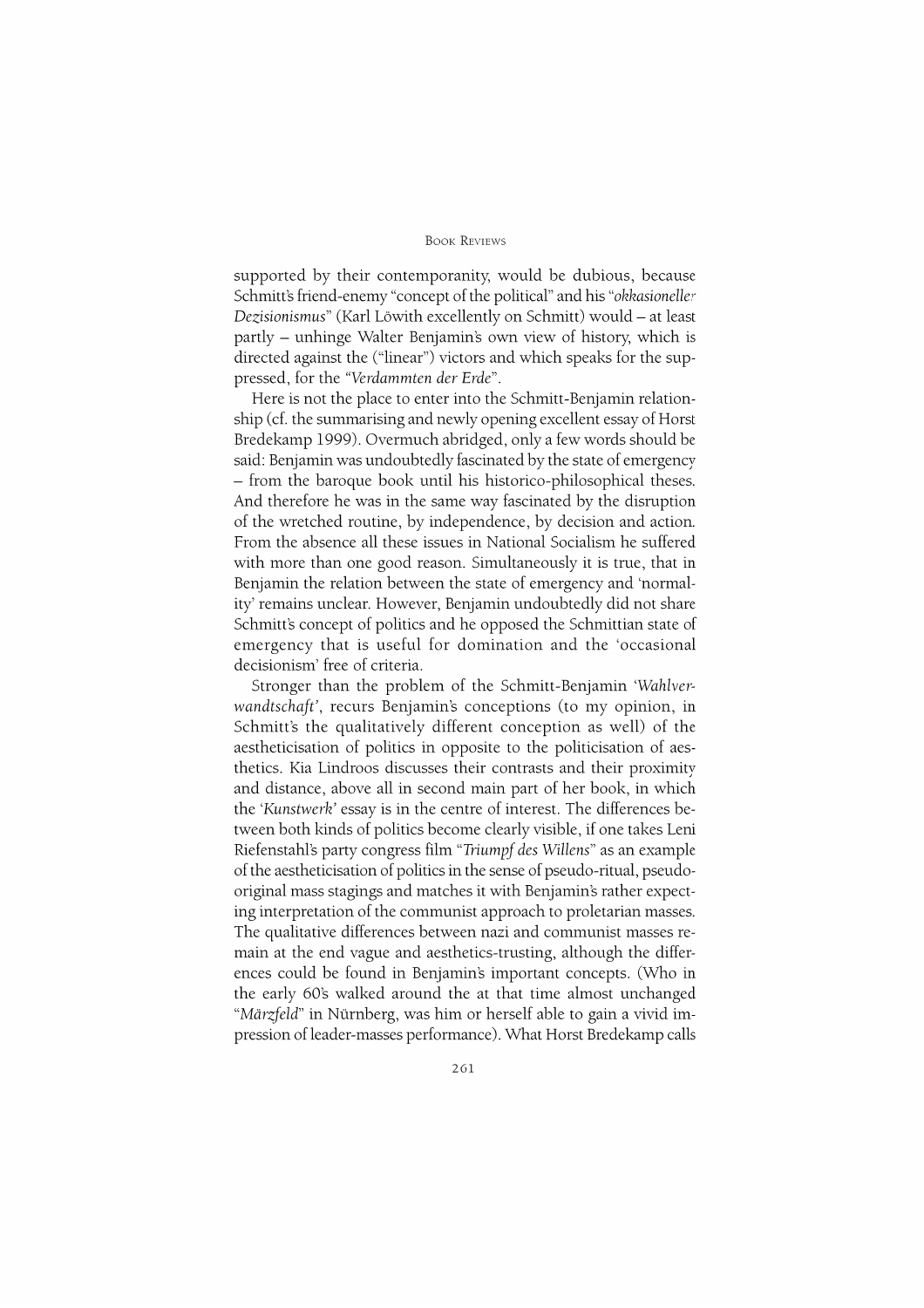#### BooK REviEws

Benjamin's "shifting at will between political theory and theory of art", an ability which allowed Benjamin brilliantly start a technique/ media sociology in the *'Kunstwerk'* essay, drives him in the aestheticisation of politics and the politicisation of aesthetics if not into a catastrophe, still into far too art-trusting assumptions. Also Kia Lindroos' summary shows rather the boundaries than the way in which politicisation of aesthetics, a central task of the present time, could look like and would be possible. How much more or less sublimated military thinking and its *"Stahlgewitter",* it is embedded in a good deal of the concepts of politics and in other political terms. How strong are social scientific concepts and thinking styles characterised by political aestheticisation, since they begin with dichotomous construction of categories (and reified reality) and reach until economic model-Platonism?

"The potential counter-movement, the politicisation of aesthetics that Benjamin expected from Communists, intended to emphasise the significance of the power included in arts. The consciousness of the mass, which following Benjamin's idea would have been constructed through aesthetic means, would have led to the general revolutionary action, and not to the destruction of war. In combination with the earlier discussed elements, the power of art appeared in the seed that awaited actualisation throughout the disrupted era. Benjamin's belief in the power of art is expressed in the unpublished fragment of the last chapter, in which Benjamin notes that art not only to be thought of in terms of the of the matter of a single *Dasein* and its conflict, but should also be thought of in the more intense context of the social level(. .. ). At this point, the art and artists seemed to be more important and powerful actors in social change than politics and politicians. The politicisation of aesthetics implied action through and with arts" (172).

Topics over topics. I should mention Benjamin's understanding of the media, and that, what one could call Benjamin's theory of knowledge, more correctly his cognition and experience practice to which there exist several observations and statements in Kia Lindroos' book. It is not necessary, as Richard Wolin writes, to be caught in a "Benjaminian trance" in order to differently interpret a clause in a letter Benjamin sent 1931 to a friend: "I have never been able to do research and think in any sense other than, if you will, a *theological*